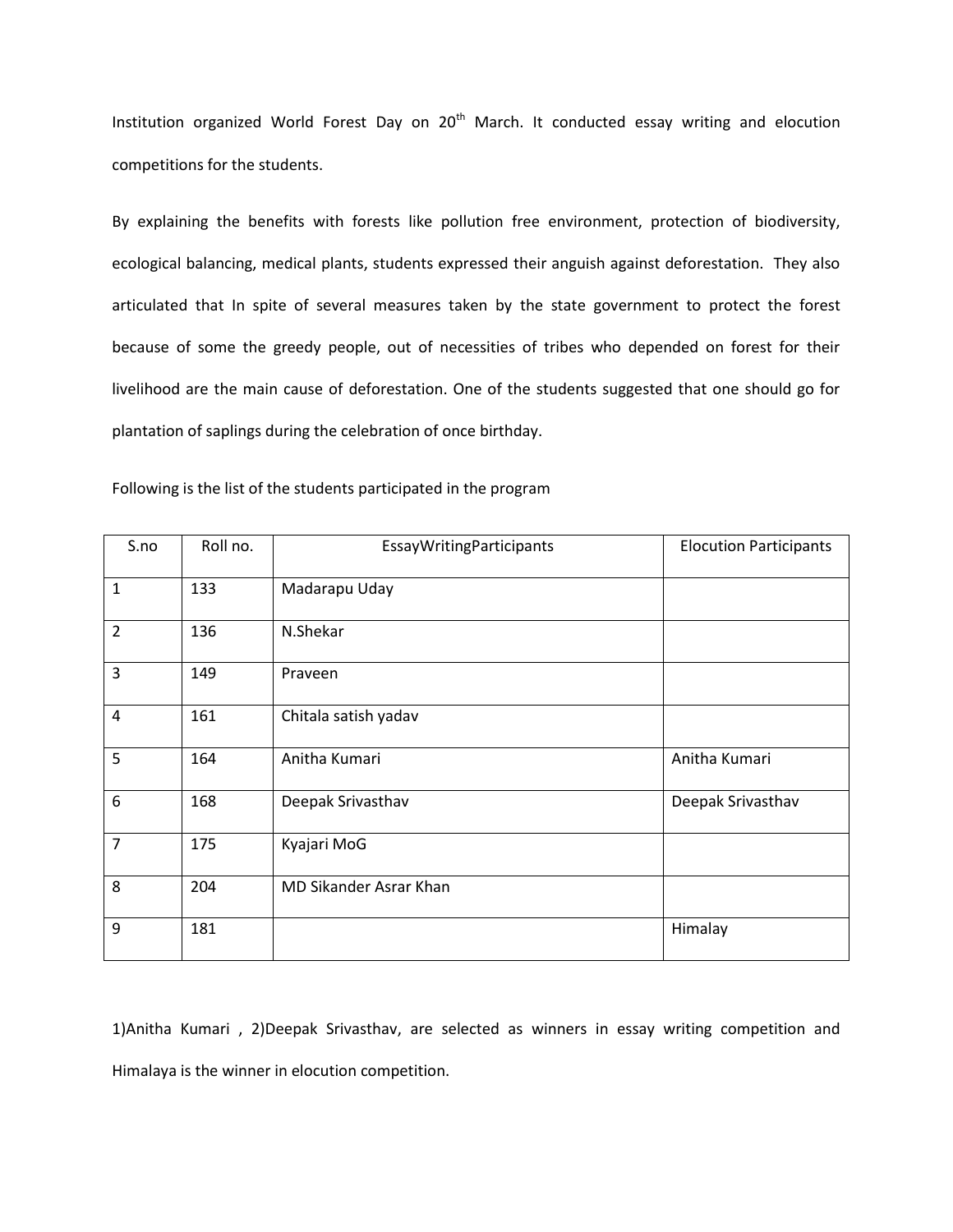Principal Dr.Srinivasa Sastry, H.O.D. Firooz ahmed, N.S.S.Program Officer P.Gopinadh Rao, faculty B.V.B.Ram Prasad, Indira Priyadarshini and other faculty witnessed the occasion.

ప్రపంచ అటవీ దినోత్సవం మే**డ్సల్, న్యూస్**టుడే: ప్రతి విద్యార్థి తమ పుట్టిన రోజు సంద ర్భంగా కేకులు కట్ చేయడం ఓ చెట్టునాటి పర్యావర కాకుండా ణాన్ని రక్షించాలని మల్లారెడ్డి ఇన్ స్టీట్యూట్ ఆఫ్ మేనేజ్మెంట్ కళా శాల పిన్నిపల్ డాక్టర్ శ్రీనివాసశాస్త్రి పిలుపునిచ్చారు అటవీ దినోత్స వాన్ని పురస్కరించుకుని మండలం లోని మల్లారెడ్డి కళాశాలలో ఎన్ఎస్ ఎస్ విద్యార్థలకు పర్యావరణం, ఆడవులపై వ్యాసరచన వకృత్వ పోటీలను నిర్వహించారు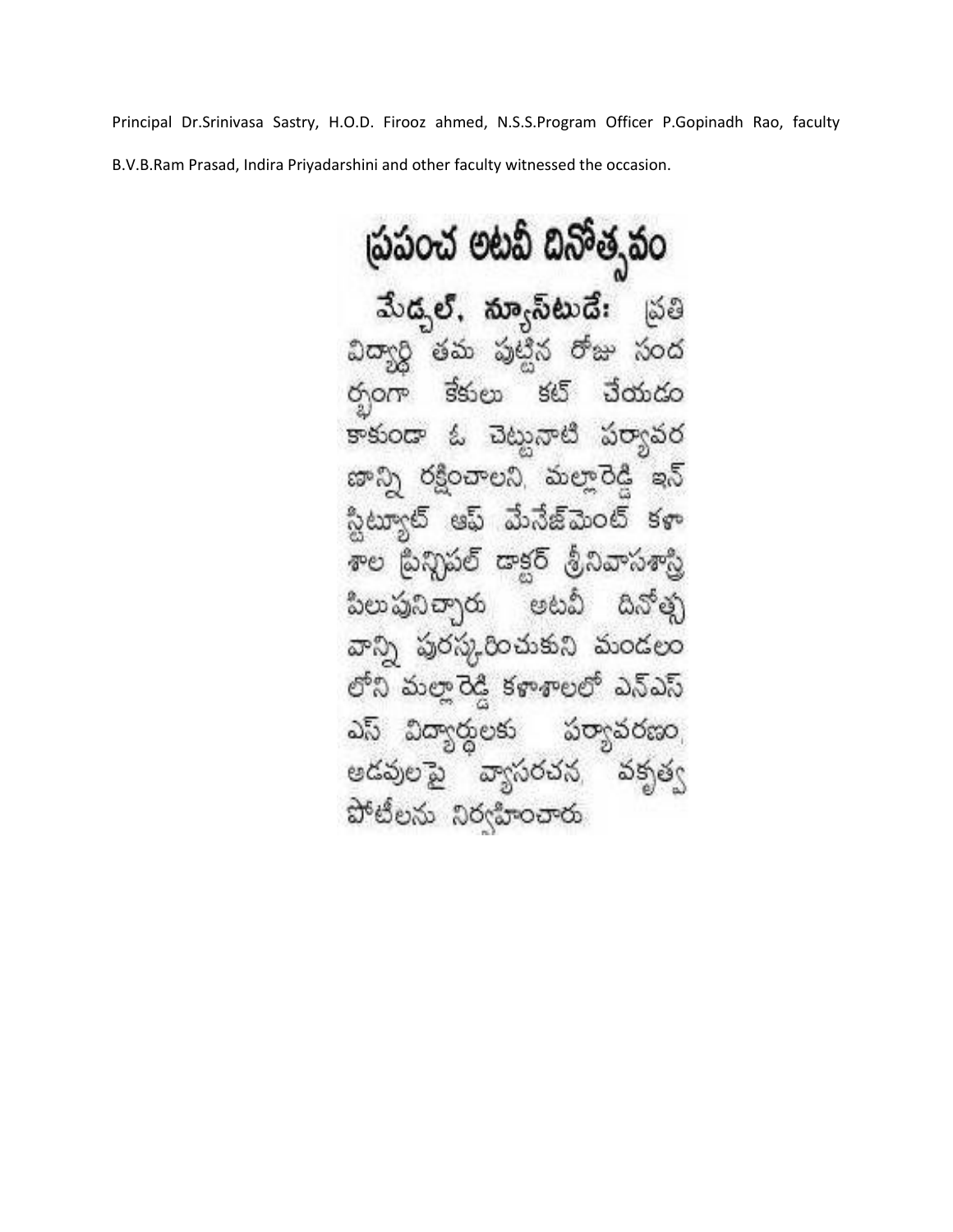